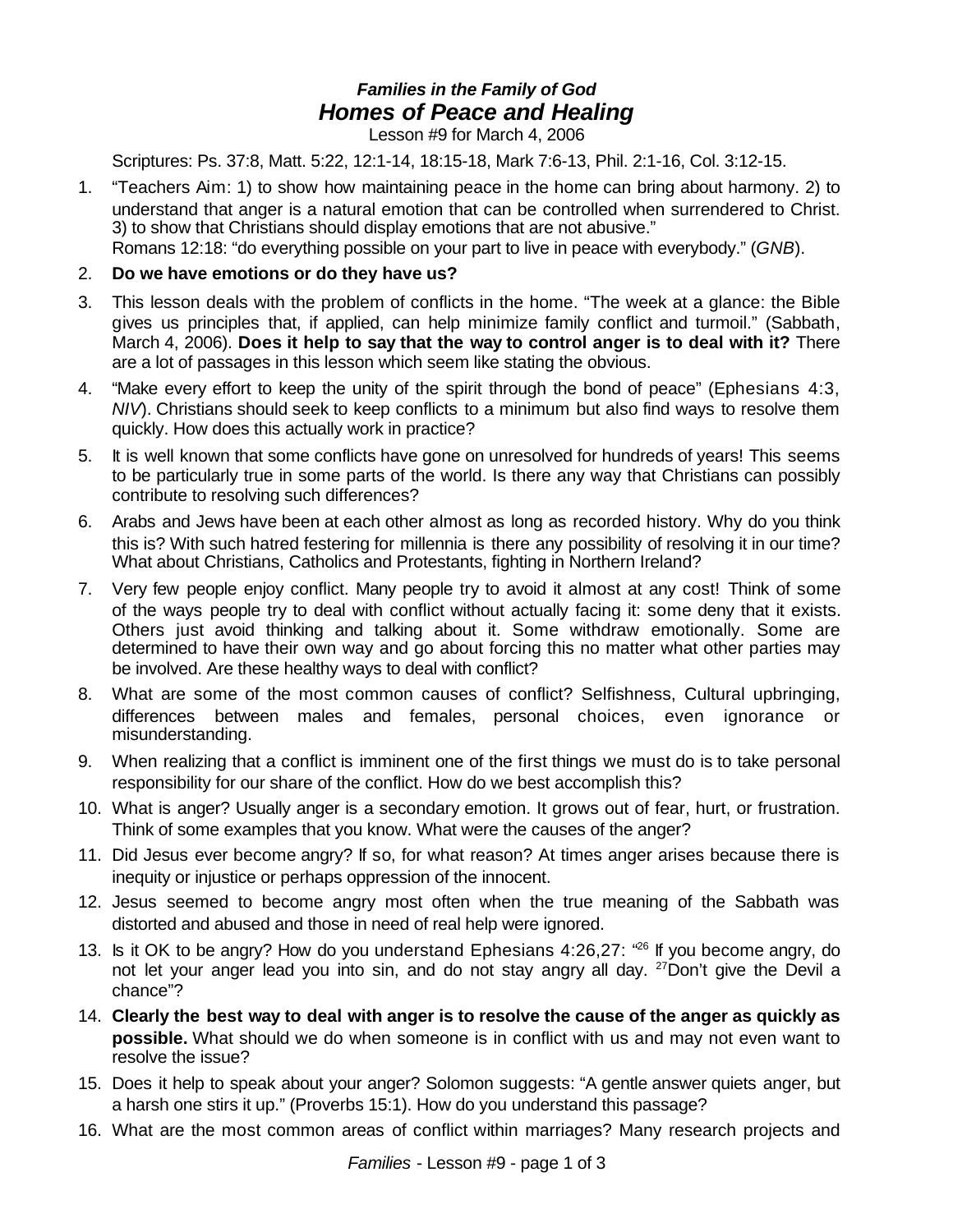surveys have demonstrated that **the most common areas of conflict are money, communication, children, and sex. Other perhaps less common causes are in-laws, recreation, alcohol and drugs, religion, careers, and housework.** Have you ever been in conflict over any of these areas in your own life? Why? Did you resolve it satisfactorily?

- 17. In order to resolve conflict we should began by trying to discover as far as possible the real facts in the case. Many times conflicts can be resolved just by clarifying what actually happened and what led up to the anger.
- 18. One area of conflict/abuse that should never be found in a Christian home is sexual abuse of children. It is defined as "the engaging of a child in sexual activities the child does not understand, to which the child can't give informed consent, which are developmentally inappropriate and/or which violate the laws or taboos of society". Children that are sexually abused feel that they are not loved or valued for who they are. "There is practically nothing else that can do more harm to a child's picture of God as a heavenly Father than being abused by an adult -- especially an adult who is that child's primary caregiver." (Teachers comments).
- 19. One of the ancillary issues related to anger is punishment. We have learned in a previous lesson that parents should never punish in anger, it only gives the child permission to be angry also! There is a wide variety of norms culturally around the world for punishment within a family. In some areas of the world physical punishment is considered very normal and occurs on a very regular basis. In other cultures there are even national laws against physical punishment!
- 20. When a real difference of opinion or conflict has arisen that has stirred up anger it is often best resolved by a true repentance or forgiveness. Forgiveness implies that you choose voluntarily to set the matter aside and not to dwell on it anymore. It further implies that we truly wish the very best and would be willing to pray for the one with whom we are in conflict. It does not imply that we necessarily approve of their prior behavior.
- 21. **It may be hard to believe but the home (or perhaps we should just call it the place where we live) is the single most violent place in society.** Violence could be defined as "an assault of any kind–verbal, physical, emotional, sexual, or active or passive neglect–that is committed by one person or persons against another in the family" Think of the stories of Joseph (Genesis 37) Absalom (2 Samuel 13) and even the times when the kings of Israel sacrificed their children to pagan deities! (2 Kings 16:3; 17:17; 21:6)
- 22. If there were child sacrifice today wouldn't there be an enormous even international furor? What types of abuse might today be considered similar?
- 23. There is no excuse for abusive behavior. No matter what the victim does they cannot be held responsible. We cannot excuse our behavior because we "get angry"! There is no justification for abuse because a person wishes to fulfill their sexual desires, they are under stress or even under the influence of alcohol!
- 24. There's professional help available for abusers in our day. And certainly it should be the goal of any church that cares for its members to see that anyone involved in abuse is able to get the necessary help.
- 25. **Incredible as it may seem, one of the great areas of conflict in our world is religion! Why do you think this is? What is it about religion that leads to conflict?**
- 26. One of the most incredible examples of forgiveness under abuse was Jesus forgiving those who were crucifying Him. (Luke 23:34).
- 27. Our Bible study guide provides an opportunity for us to think about and test our understanding of abuse: which of the following statements appear to be correct in your opinion? A) people who are abused should turn the other cheek.
	- B) wives should be submissive, regardless of what their husbands do to them.
	- C) violent behavior by a spouse or a parent is just a cross some people have to bear.
	- D) the pain we encounter in life is ultimately for our good.